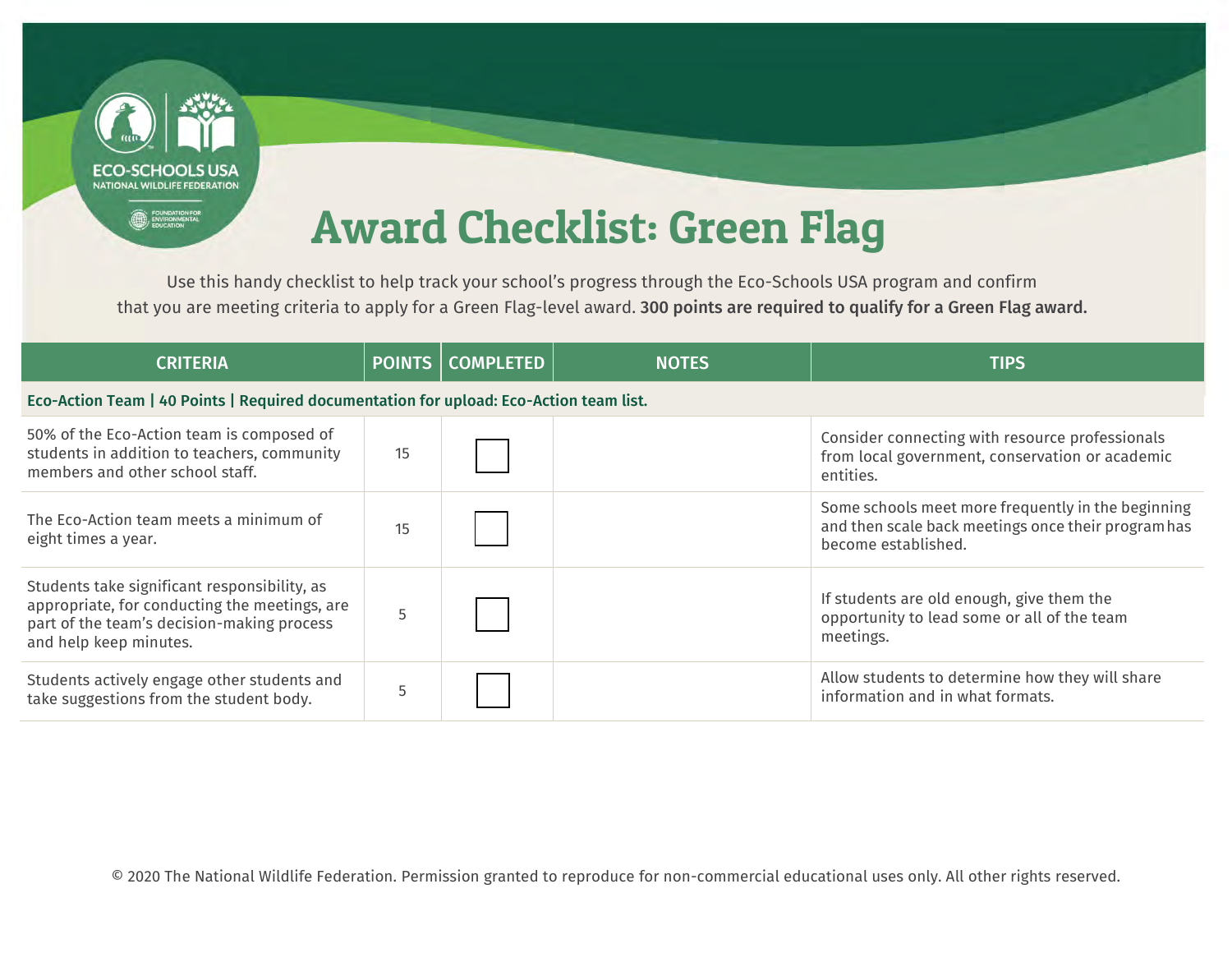

| <b>CRITERIA</b>                                                                                                                              | <b>POINTS</b> | <b>COMPLETED</b> | <b>NOTES</b> | <b>TIPS</b>                                                                                                                                                                                                                                                  |
|----------------------------------------------------------------------------------------------------------------------------------------------|---------------|------------------|--------------|--------------------------------------------------------------------------------------------------------------------------------------------------------------------------------------------------------------------------------------------------------------|
| Pathway Audit   50 points   Required documentation for upload: Baseline Audits                                                               |               |                  |              |                                                                                                                                                                                                                                                              |
| The audits for at least three pathways are<br>conducted on a formal and comprehensive<br>basis utilizing the Eco-Schools USA audit<br>forms. | 20            |                  |              | Include as many members of the school community in<br>the auditing process as possible and be inclusive of<br>the larger community and pathway experts.                                                                                                      |
| Students are involved in conducting the<br>environmental audit and engaging resource<br>specialists in the community.                        | 20            |                  |              | Determine which audit steps are safe for students to<br>complete and which should be completed or<br>facilitated by an adult.                                                                                                                                |
| Results of the audit are shared with the whole<br>school and wider community.                                                                | 5             |                  |              | Go over audit results at an assembly, PTA meeting,<br>post on bulletin boards, and/or write an article for<br>the school website or newsletter.                                                                                                              |
| A baseline and post-action audit are<br>conducted and the audits are completed each<br>year.                                                 | 5             |                  |              | Each year it is a good practice to review results from<br>the previous year to establish a benchmark, before<br>moving forward.                                                                                                                              |
| Eco-Action Plan   Total 50 points   Required documentation for upload: Action Plans                                                          |               |                  |              |                                                                                                                                                                                                                                                              |
| Develop an action plan using the provided<br>blank action plan worksheet, and based on<br>audit results goals should be quantifiable.        | 20            |                  |              | Action plans are thoughtful and represent goals that<br>are inclusive of the needs of the school community<br>and informed by scientific investigation and research.<br>Start this process by asking the community what they<br>need. What do they envision? |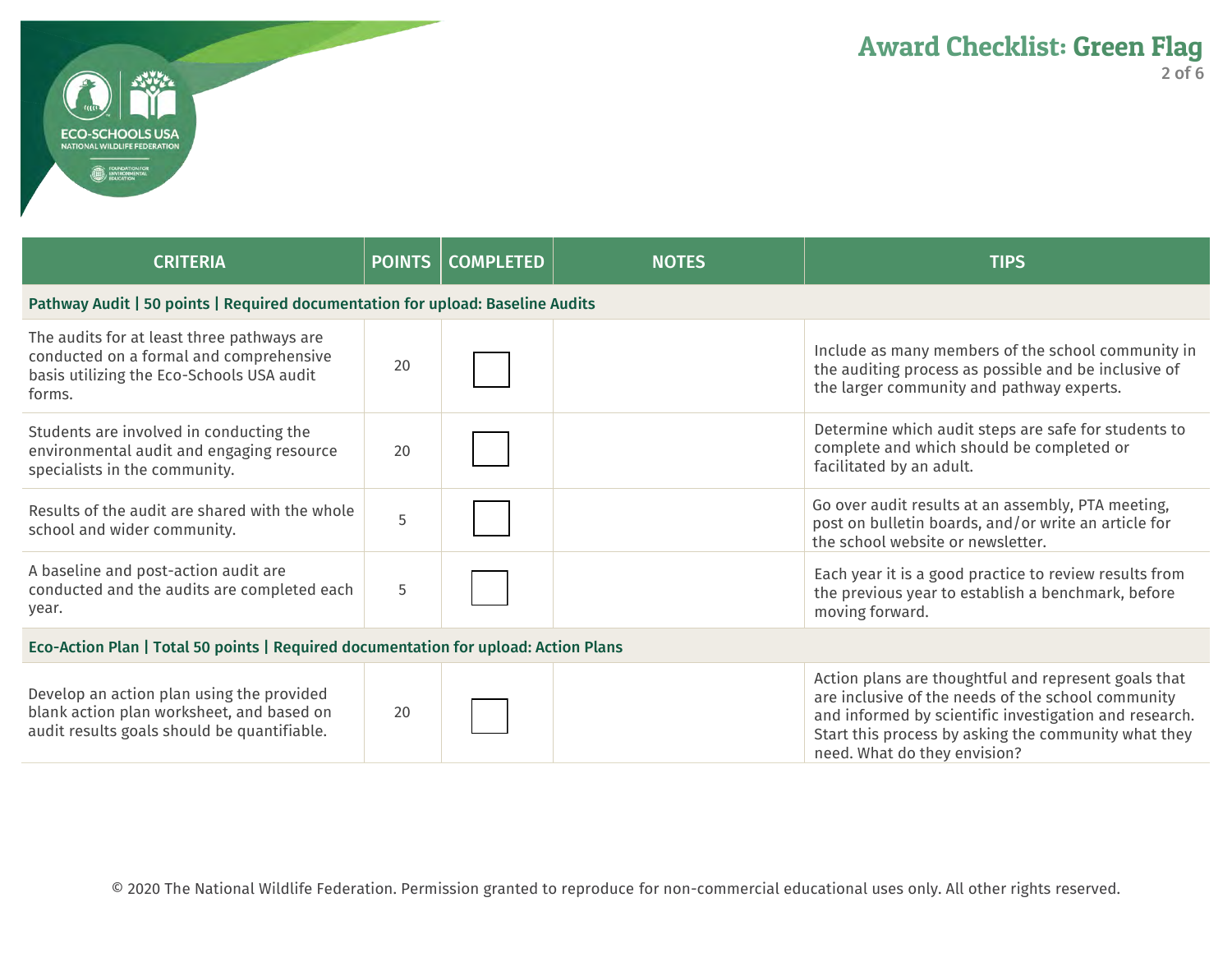

| <b>CRITERIA</b>                                                                                                                                               | <b>POINTS</b> | <b>COMPLETED</b> | <b>NOTES</b> | <b>TIPS</b>                                                                                            |
|---------------------------------------------------------------------------------------------------------------------------------------------------------------|---------------|------------------|--------------|--------------------------------------------------------------------------------------------------------|
| <b>Eco-Action Plan, Continued</b>                                                                                                                             |               |                  |              |                                                                                                        |
| The action plan is shared with the entire<br>school and local community.                                                                                      | 10            |                  |              | Use morning announcements or other school methods<br>of communication to share the team's plan.        |
| A range of actions are planned to mitigate<br>environmental problems, targets are<br>prioritized and cost-benefit information is<br>provided for each action. | 20            |                  |              | Prioritize actions by dividing them into what is<br>achievable in the short, medium and the long term. |
| Monitor and Evaluate   Total 50 points   Required documentation for upload: Post-Action Audit                                                                 |               |                  |              |                                                                                                        |
| The Eco-Action team monitors and reviews<br>progress against timeframes and targets<br>outlined in the action plan.                                           | 15            |                  |              | The procedure for monitoring progress should be<br>developed in parallel with the action plan.         |
| Conduct the post-action pathway audit.<br>Metrics data is entered on the award<br>application for the pathway(s) the school is<br>focusing on.                | 20            |                  |              | The should be able to pull metrics (data) from the<br>post-action pathway audit form.                  |
| Progress and challenges are communicated to<br>the whole school and wider community.                                                                          | 5             |                  |              | Progress and challenges should also be recorded in<br>meeting minutes.                                 |
| The school shows significant progress on<br>several large-scale projects that are focused<br>on three Eco-Schools USA pathways.                               | 5             |                  |              | Adequate progress can be used as evidence to move<br>forward in the awards process.                    |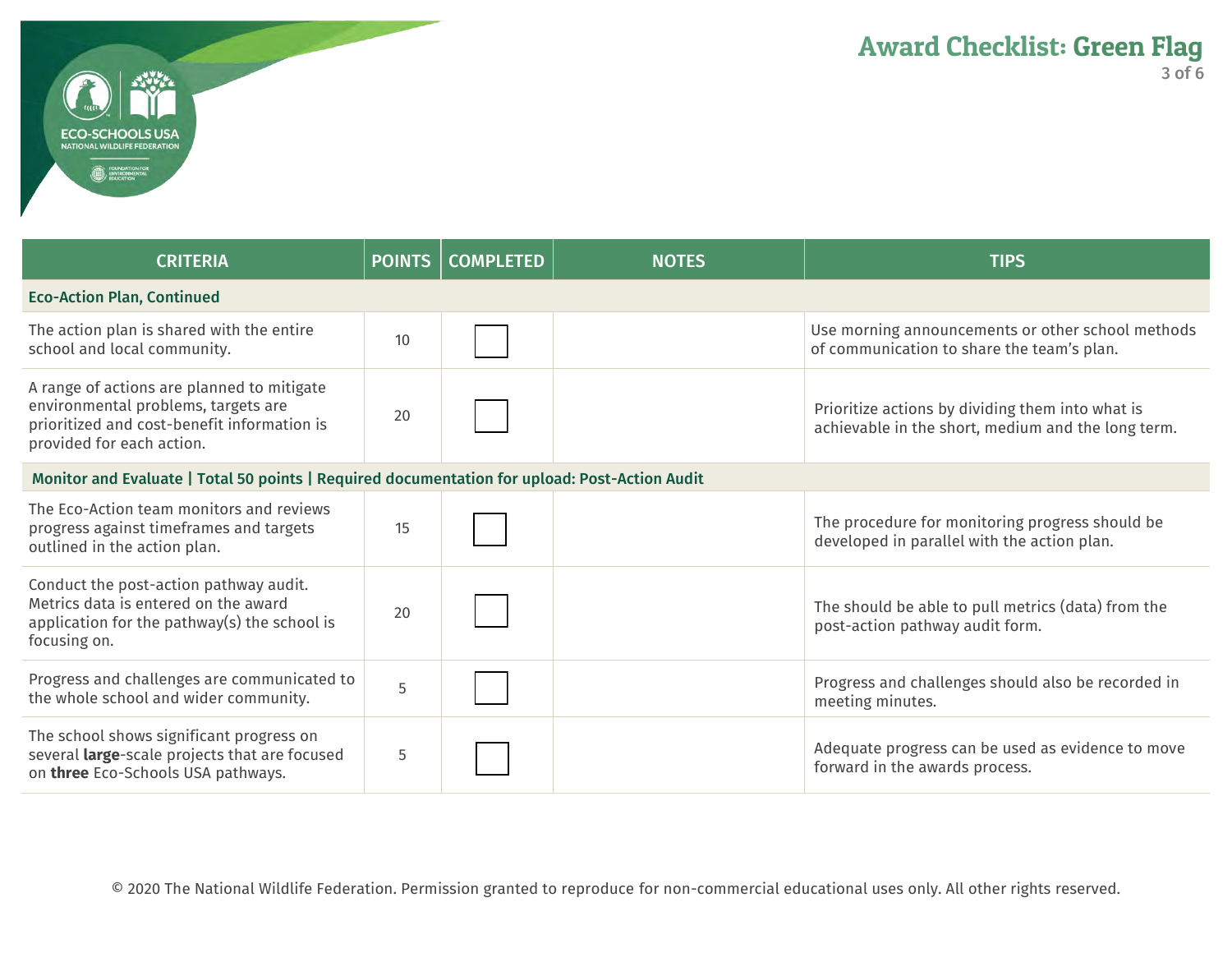| ECO-SCHOOLS USA<br><b>IONAL WILDLIFE FEDERATION</b><br><b>ED</b> ENVIRONMENTAL                                                                                             |    | <b>Award Checklist: Green Flag</b><br>4 of                                                                                                                                                                                                                                     |
|----------------------------------------------------------------------------------------------------------------------------------------------------------------------------|----|--------------------------------------------------------------------------------------------------------------------------------------------------------------------------------------------------------------------------------------------------------------------------------|
| <b>Monitor and Evaluate (continued)</b>                                                                                                                                    |    |                                                                                                                                                                                                                                                                                |
| Students are engaged in monitoring and<br>evaluation. Data is used in academic classes,<br>where applicable.                                                               | 5  | Encourage students to do computations, develop<br>equations, solve problems using data and chart and<br>graph data over time.                                                                                                                                                  |
| Link to Curriculum   Total 50 points   Required documentation for upload: None                                                                                             |    |                                                                                                                                                                                                                                                                                |
| Environmental topics are integrated into the<br>classroom at all grade levels and across<br>disciplines.                                                                   | 20 | You may not be able to integrate across as many<br>disciplines as you'd like, but you should try to<br>integrate across as many as possible to demonstrate<br>a whole school effort. Sustainability as a vehicle to<br>deliver instruction should become more common<br>place. |
| Student learning experiences are authentic,<br>place-based and inquiry driven.                                                                                             | 15 | Eco-Schools USA has several lesson plans and<br>curricula available along with Ranger Rick content,<br>this is in addition to the content the school is using<br>or has acquired.                                                                                              |
| School staff are provided with professional<br>development and training in association with<br>best practices and knowledge and skills for<br>environment-based education. | 15 | Reach out to organizations in the community, such<br>as a nature center or the parks and recreation<br>department, who can train staff on environmental<br>education. Look to professional organizations such<br>as NAAEE, CNN, GSNN for webinars, articles, etc.              |
| Engage and Build Community   Total 30 points   Required documentation for upload: None                                                                                     |    |                                                                                                                                                                                                                                                                                |
| The school has a bulletin board, display case,<br>website and/or newsletter which details<br>Eco-Schools USA activities.                                                   | 10 | Have students write blogs, newsletter copy, or<br>website content through their English or journalism<br>class. Young students can use hand-made or digital<br>art to showcase Eco-Schools USA activities.                                                                     |
| The entire school, along with volunteers from<br>the community engage in a number of<br>Eco-Schools USA activities.                                                        | 5  | With input from the community, host events to raise<br>awareness and provide ways for all to take action.<br>Do not be shy about seeking help and/or donations<br>from the community.                                                                                          |

© 2020 The National Wildlife Federation. Permission granted to reproduce for non-commercial educational uses only. All other rights reserved.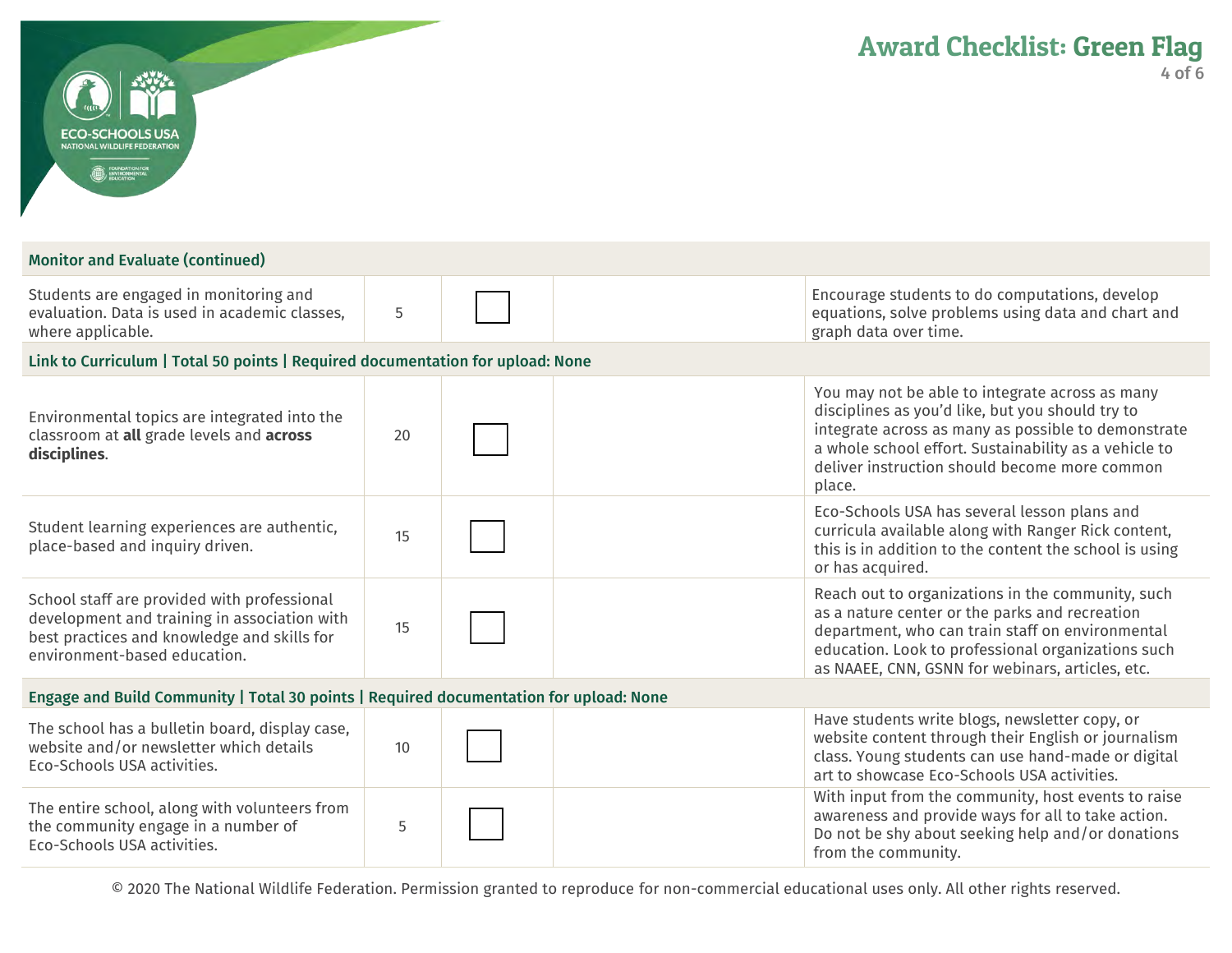

## Engaging and Building Community (continued)

| A special event is planned that engages the<br>greater community in learning about and<br>helping with Eco-Schools USA projects.                                                                                                                                    | 5  | Consider hosting gardening events, a farmer's<br>market or market day, walk/bike to school event,<br>and/or an event to celebrate Earth Day. Be creative,<br>the possibilities are endless.                                                                         |
|---------------------------------------------------------------------------------------------------------------------------------------------------------------------------------------------------------------------------------------------------------------------|----|---------------------------------------------------------------------------------------------------------------------------------------------------------------------------------------------------------------------------------------------------------------------|
| Students write about Eco-Schools USA<br>projects for local papers, magazines and/or<br>digital outlets.                                                                                                                                                             | 5  | Engaging the local news outlets is a great way to build<br>a lasting relationship with a member of the community<br>- a partnership that can be cultivated over time to<br>share the school's sustainability work whether it's a<br>campaign, event or celebration. |
| The school shares its Eco-Schools USA<br>projects with other schools in the U.S. and<br>with the global community through digital<br>communication, e.g., Twitter, Facebook,<br>Instagram, etc. Tag other schools, districts<br>and Eco-Schools in other countries. | 5  | Reach out to Eco-Schools USA staff and let us know if<br>you'd like to connect with an Eco-Schools in another<br>country.                                                                                                                                           |
| Eco-Code   Total 30 points   Required documentation for upload: Eco-Code                                                                                                                                                                                            |    |                                                                                                                                                                                                                                                                     |
| An Eco-Code is developed that includes input<br>from the whole school, and is agreed upon<br>and adopted.                                                                                                                                                           | 15 | The Eco-Code should demonstrate, in a clear and<br>imaginative way, your school's commitment to<br>improving its environmental performance.                                                                                                                         |
| The finished Eco-Code is prominently<br>displayed for all to read as they enter the<br>school and is prominent in common areas<br>around the school.                                                                                                                | 10 | Design several ways to creatively display the<br>Eco-Code so visitors, staff, volunteers and students<br>see it frequently.                                                                                                                                         |
| Every other year the Eco-Code is reviewed as<br>part of a review process and in preparation<br>for the next Green Flag award.                                                                                                                                       | 5  | The Eco-Code is a fluid document that is meant to<br>change throughout a school's sustainability journey.<br>Frequently, reviewing and revising the Eco-Code is a<br>good practice.                                                                                 |

© 2020 The National Wildlife Federation. Permission granted to reproduce for non-commercial educational uses only. All other rights reserved.